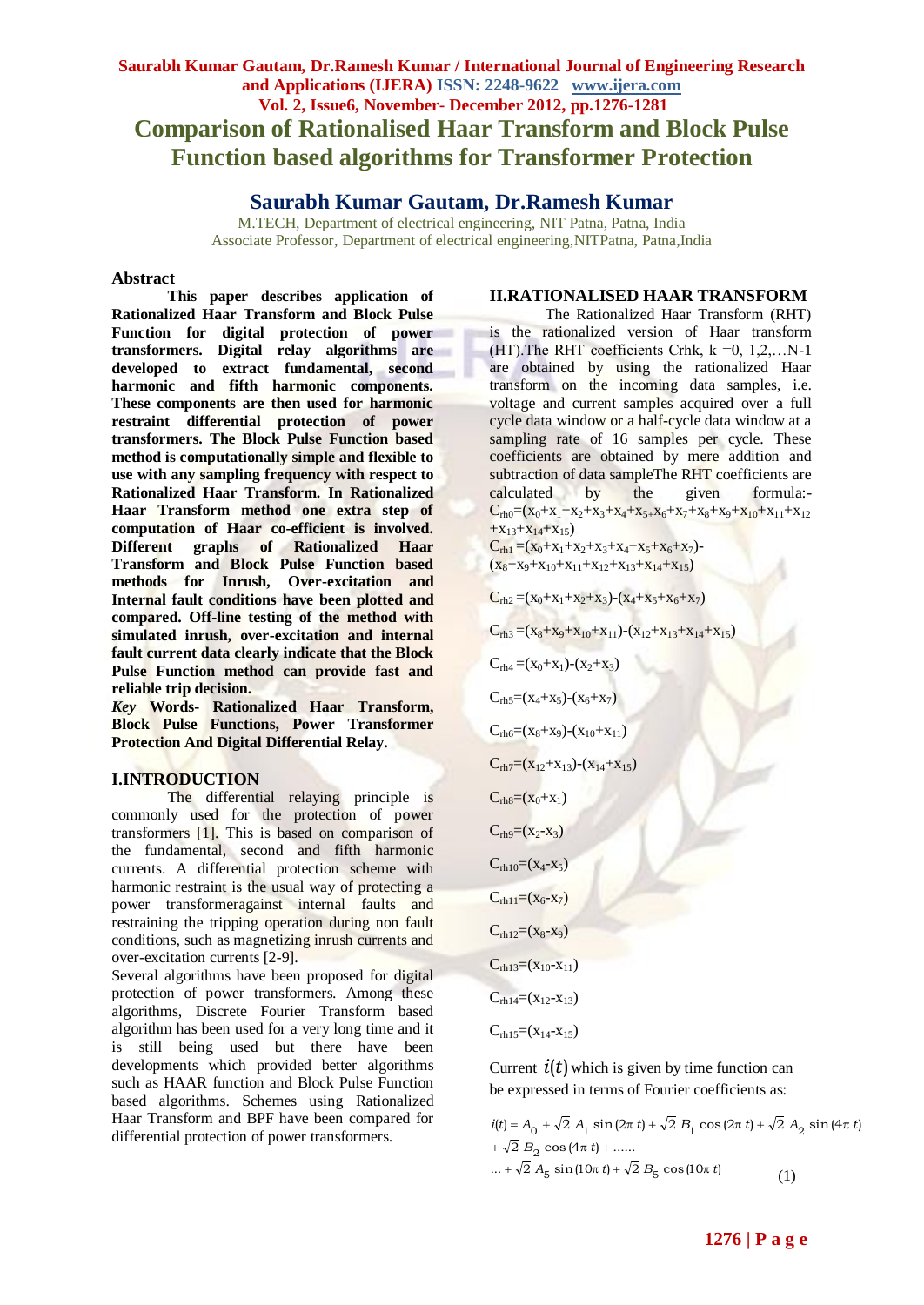#### **Saurabh Kumar Gautam, Dr.Ramesh Kumar / International Journal of Engineering Research and Applications (IJERA) ISSN: 2248-9622 www.ijera.com Vol. 2, Issue6, November- December 2012, pp.1276-1281**

In terms of RHT coefficients:

 $A_1=0.0555C_{rh1}-0.011C_{rh2}+0.011C_{rh3} 0.0276C_{rh4}+0.0184C_{rh5}+0.0276C_{rh6}$ -0.0184 $C_{rh7}$ - $0.0169C_{\text{rh}8}$ - $0.0096C<sub>rh9</sub>+0.0033C<sub>rh10</sub>+0.0143C<sub>rh11</sub>+0.0169C<sub>rh12</sub>$ +  $0.0096C<sub>rh13</sub> - 0.0033C<sub>rh14</sub> - 0.0143C<sub>rh15</sub>$ ............... (2)

 $B_1=0.011C_{rh1}+0.0555C_{rh2}$  $0.0555C<sub>rh3</sub>+0.0184C<sub>rh4</sub>+0.0276C<sub>rh5</sub>-0.0184C<sub>rh6</sub>$  $0.0276C_{rh7}+0.0033C_{rh8}+0.00143C_{rh9}+0.0169C_{rh10}+0$ .0096C<sub>th11</sub>-0.0033C<sub>12</sub>-0.0143C<sub>th13</sub>-0.0169C<sub>th14</sub>- $0.0096C_{\text{rh15}}$  …………….. (3)

Similarly 2<sup>nd</sup> harmonic is calculated as follows:-

 $A_2=0.0533C_{rh2}+0.0533C_{rh3}-0.022C_{rh4}+0.022C_{rh5} 0.022C<sub>th6</sub>+0.022C<sub>th7</sub>-0.0312C<sub>th8</sub>$ - $0.0129C<sub>rh9</sub>+0.0312C<sub>rh10</sub>-0.0129C<sub>rh11</sub>$ - $0.0312C<sub>rh12</sub>+0.0129C<sub>rh13</sub>-0.0312C<sub>rh14</sub>-0.0129C<sub>rh15</sub>$ …………… (4)

 $B_2=0.022C_{rh2}+.022C_{rh3}+0.0533C_{rh4}$ - $0.0533C_{\rm rh5}+0.533C_{\rm rh6}$ - $0.0533C_{rh7}+0.0129C_{rh8}+0.0312C_{rh9}-0.0129C_{rh10}$  $0.0312C<sub>rh11</sub>+0.0129C<sub>12</sub>+0.0312C<sub>rh13</sub>-0.0129C<sub>rh14</sub>$  $0.0312C_{\text{rh15}}$  .... (5)

Likewise  $5<sup>th</sup>$  harmonic is also calculated as:--

 $A_5=0.0074C_{rh1}-0.011C_{rh2}+0.011C_{rh3}$  $0.044C<sub>rh4</sub>+0.0088C<sub>rh5</sub>-0.044C<sub>rh6</sub>-0.0088C<sub>rh7</sub>$  $0.040C_{\text{rh}}8$ -0.014 $C_{\text{rh}}9$ +0.061 $C_{\text{rh}}10$ - $0.072C<sub>rh11</sub>+0.040C<sub>rh12</sub>+0.014C<sub>rh13</sub>$  $0.061C_{\text{rh14}} + 0.072C_{\text{rh15}}$  .....(6)

 $B_5=0.011C_{rh1}+0.0074C_{rh2}-0.0074C_{rh3}+0.0088C_{rh4}$  $0.044C<sub>rh5</sub> - 0.0088C<sub>rh6</sub> - 0.044C<sub>rh7</sub> + 0.061C<sub>rh8</sub> 0.072C_{rh9}+0.040C_{rh10}+0.014C_{rh11}$ -0.061C<sub>12</sub>- $0.072C<sub>rh13</sub> - 0.040C<sub>rh14</sub> - 0.014C<sub>rh15</sub>$ ……….. (7)

## **III.BLOCK PULSE FUNCTIONS**

The algorithm based on BPF is computationally simple and flexible to use with any sampling frequency [11].The BPF coefficients are obtained by merely calculatingthe values of current samples.The current samples are acquired over a full cycle data window at the sampling rate of 12samples per cycle.

Relationship between Fourier and BPF coefficients has been established. Current  $i(t)$  which is given by time function can be expressed in terms of Fourier coefficients as:

 $i(t) = A_0 + \sqrt{2} A_1 \sin(2\pi t) + \sqrt{2} B_1 \cos(2\pi t) + \sqrt{2} A_2 \sin(4\pi t)$  $+ \sqrt{2} B_2 \cos(4\pi t) + \dots$ ... +  $\sqrt{2} A_5 \sin(10\pi t) + \sqrt{2} B_5 \cos(10\pi t)$ …….. (1)

In terms of BPF coefficient a<sup>n</sup> :

л

0.0302( ) 0.0824( ) <sup>1</sup> <sup>1</sup> <sup>6</sup> <sup>7</sup> <sup>12</sup> <sup>2</sup> <sup>5</sup> <sup>8</sup> <sup>11</sup> *<sup>A</sup> <sup>a</sup> <sup>a</sup> <sup>a</sup> <sup>a</sup> <sup>a</sup> <sup>a</sup> <sup>a</sup> <sup>a</sup>* 0.1125( ) <sup>3</sup> <sup>4</sup> <sup>9</sup> <sup>10</sup> *a a a a* ……..(8)

$$
B_1 = 0.1125(a_1 - a_6 - a_7 + a_{12}) + 0.0824(a_2 - a_5 - a_8 + a_{11})
$$

$$
+ 0.0302(a_3 - a_4 - a_9 + a_{10}) \cdots (9)
$$
  
\n
$$
A_2 = 0.05626(a_1 + a_3 - a_4 - a_6 + a_7 + a_9 - a_{10} - a_{12})
$$
  
\n
$$
+ 0.1125(a_2 - a_5 + a_8 - a_{11}) \qquad \qquad (10)
$$
  
\n
$$
B_2 = 0.09746(a_1 - a_3 - a_4 + a_6 + a_7 - a_9 - a_{10} + a_{12})
$$

$$
A_5 = 0.0225(a_3 + a_4 - a_9 - a_{10})
$$
  
+ 0.06149(-a<sub>2</sub> - a<sub>5</sub> + a<sub>8</sub> + a<sub>11</sub>)  
+ 0.084(a<sub>1</sub> + a<sub>6</sub> - a<sub>7</sub> - a<sub>12</sub>) ...(12) And

 $B_5 = 0.0225(a_1 - a_6 - a_7 + a_{12})$  $+ 0.06149(-a_2 + a_5 + a_8 - a_{11})$  $+0.084(a_3 - a_4 - a_9 + a_{10})$ 

#### **IV.APPLICATION OF DIFFERENTIAL PROTECTION OF TRANSFORMERS**

 $(13)$ 

In these schemes, the trip decision is based on the relative amplitude of the fundamental component compared to the second-harmonic and fifth harmonic components in the differential current. Two indices are used to obtain the relative amplitudes. The first index is defined as

K2= 
$$
((A_2)^2 + (B_2)^2)^{1/2} / ((A_1)^2 + (B_1)^2)^{1/2}
$$
  
\n........ (14)  
\nThe second index is defined as  
\nK5=  $((A_5)^2 + (B_5)^2)^{1/2} / ((A_1)^2 + (B_1)^2)^{1/2}$   
\n........ (15)

Pre defined value for K2 is 0.15 and for K5 is 0.08 for restraining relay action.

#### **Testing of the schemes**

A 132kv/11kv three phase wye-wyetransformer system has been simulatedduring present work.

**Table 1** gives the value of transformerparameters in present simulation and **table 2** gives the value of transmission lineparameters. Fig 13 shows basic simpowersystem model of transformer.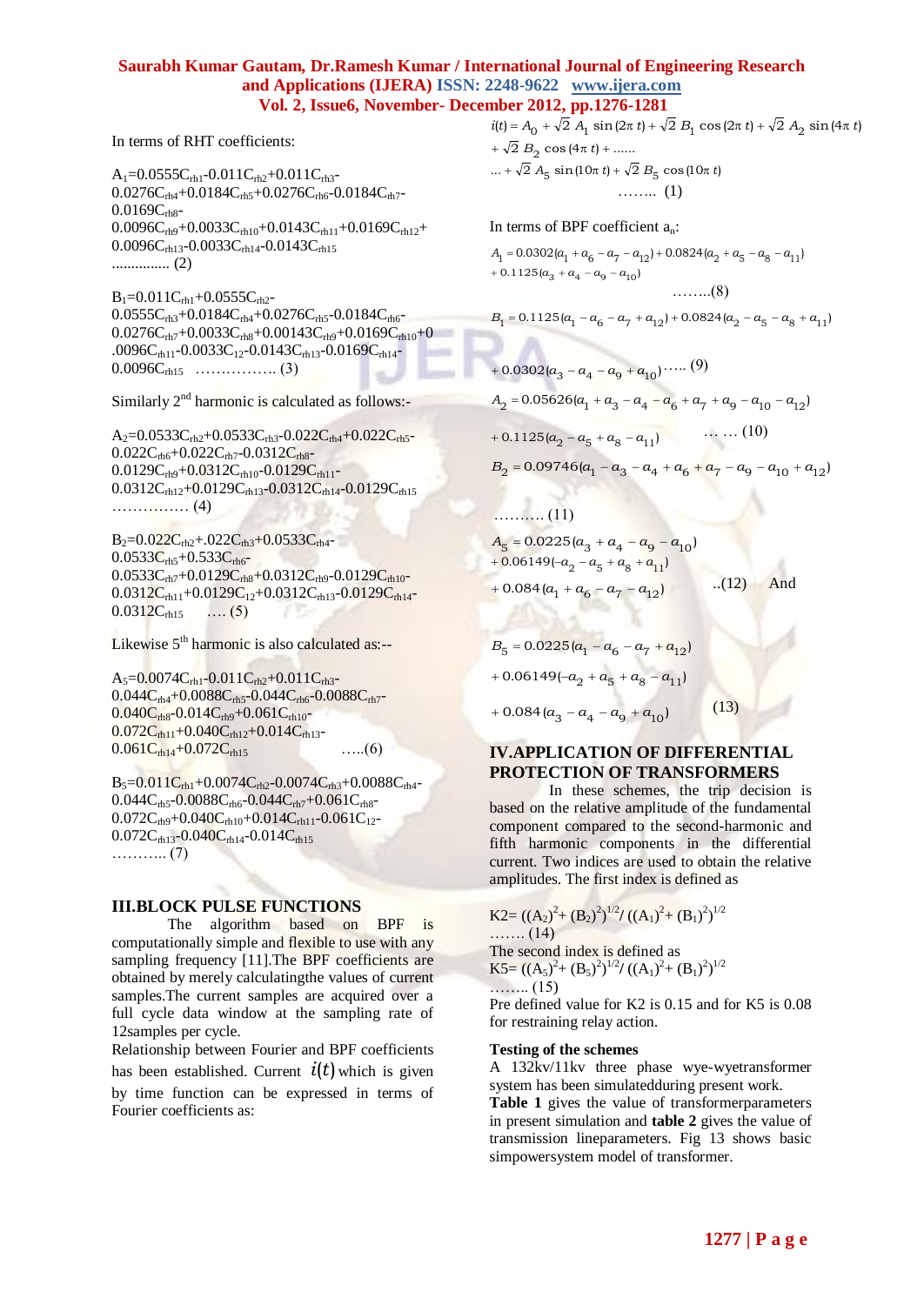## **Saurabh Kumar Gautam, Dr.Ramesh Kumar / International Journal of Engineering Research and Applications (IJERA) ISSN: 2248-9622 www.ijera.com Vol. 2, Issue6, November- December 2012, pp.1276-1281**

**TABLE 1** Transformer parameters

| Transformer                    |  | nominal 10 MVA and 50Hz             |
|--------------------------------|--|-------------------------------------|
| frequency and power            |  |                                     |
| Transformer                    |  | winding $\vert$ R=.002 pu, L=.08 pu |
| parameters                     |  |                                     |
| Transformer core loss   500 pu |  |                                     |
| resistance                     |  |                                     |

**TABLE 2** Transmission line parameters

| Length                  | 300 km                |
|-------------------------|-----------------------|
| Frequency used for RLC  | 50 Hz                 |
| specification           |                       |
| Positive<br>and<br>zero | 0.01273 and 0.3864    |
| resistances<br>sequence |                       |
| (Ohms/km)               |                       |
| Positive<br>and<br>zero | 0.9337e-3<br>and      |
| inductances<br>sequence | 4.1264e-3             |
| (H/km)                  |                       |
| Positive<br>and<br>zero | 12.74e-9 and 7.751e-9 |
| capacitance<br>sequence |                       |
| (F/km)                  |                       |

# **V. RESULTS**

#### INRUSH CONDITION

The plots below provide values of indices K2 and K5 for phase A. Similar results have been obtained for other phases as well







# OVEREXCITATION CONDITION

 $10$ 

 $0.1$ 

 $0\frac{1}{0}$ 

5

Plots below show values of indices K2 and K5 for phase A. Similar results have been obtained for other phases as well

Fig.4

 $15$  $20$   $\overline{25}$ 

no. of samples

 $\overline{30}$ 

 $\overline{35}$ 

 $40$ 

 $45$ 

 $50$ 

## **RESULTS FROM RHT**



Fig. 5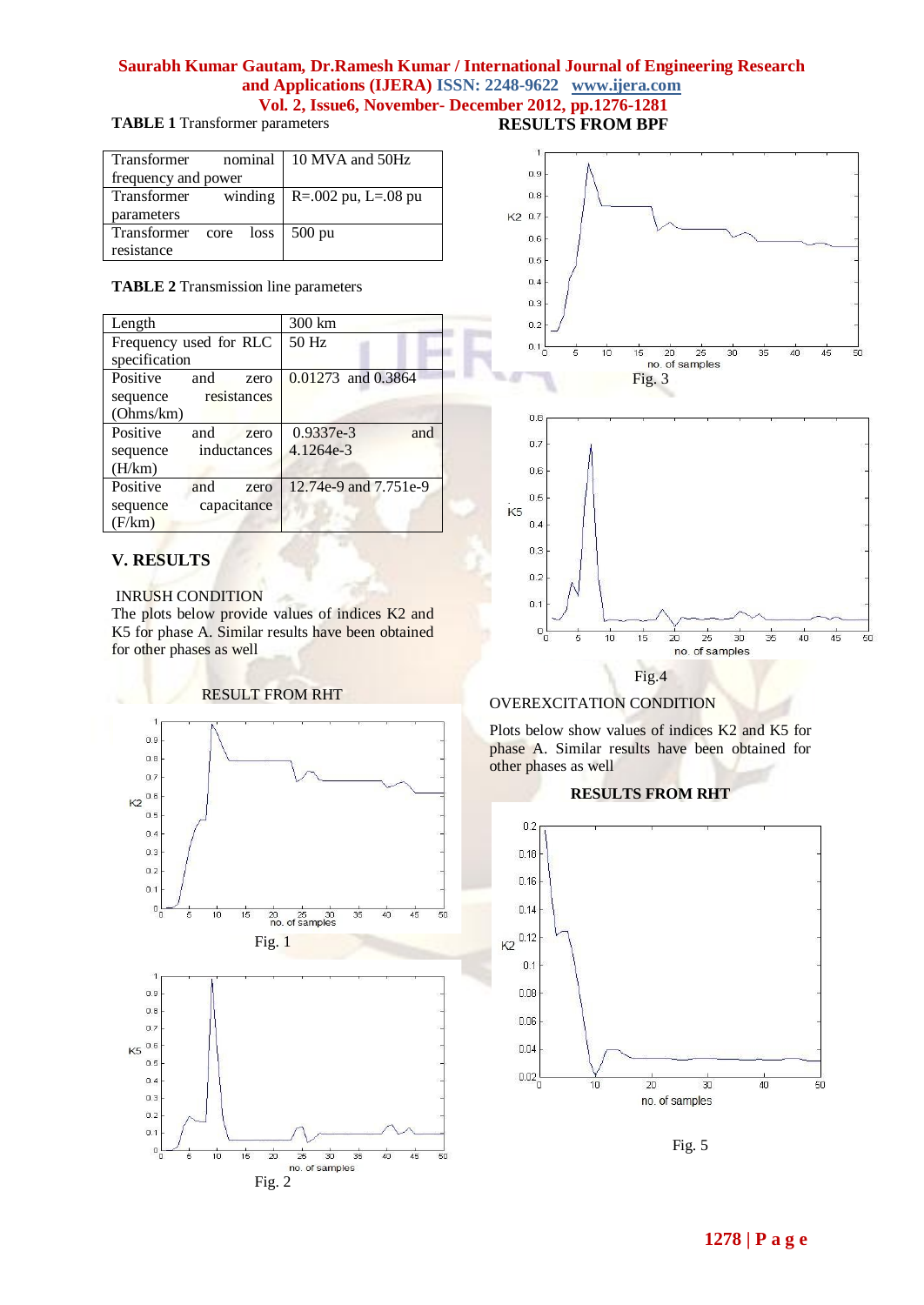



Plots below show values of indices K2 and K5 for phase A. Similar results have been obtained for other phases as well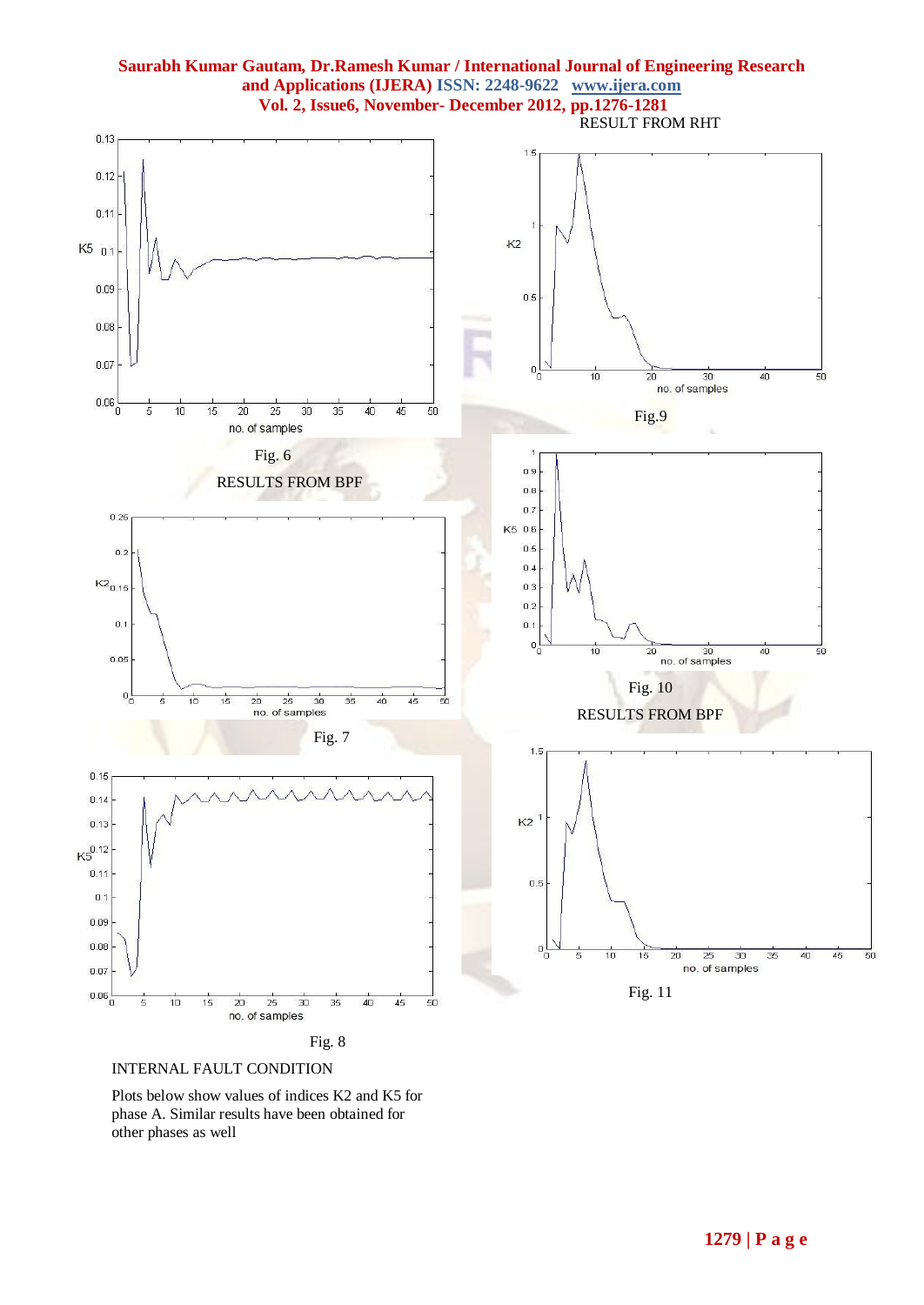# **Saurabh Kumar Gautam, Dr.Ramesh Kumar / International Journal of Engineering Research and Applications (IJERA) ISSN: 2248-9622 www.ijera.com**

**Vol. 2, Issue6, November- December 2012, pp.1276-1281**



## **VI. CONCLUSION**

- i) Simulation results from MATLAB sim power system reveal that differential current is negligible in case of normal condition and external fault condition.
- ii) The differential current is high in case of inrush current, over excitation and internal fault current.
- iii) The post fault current for all the cases have been processed with two algorithms. The coding has been done for RHT and Block Pulse Functionbased methods.
- iv) Fault conditions can be distinguished from non fault conditions within a cycle in both algorithms. In non fault conditions either K2nd or K5th are above their respective threshold values, restraining trip action of protective relay. In internal fault condition, none of the indices are above the threshold value and tripping action takes place.
- v) Processing time in case of Block Pulse Function algorithm is least.
- vi) Block Pulse Function requires fewer samples per cycle. It gives satisfactory result at sampling rate of 12 samples per cycle whereas RHT require at least 16 samples per cycle to provide appropriate result

#### **REFERENCES**

- [1] S.H.Horowitz and A.G.Phadke, (Power System Relaying, John Wiley & Sons, England. 2008)
- [2] B. Ram, And D.N. Vishwakarma, (Power system protection and switchgear second edition, McGraw Hill, India2011)
- [3] M. Rahman and B.Jeyasurya, A state-of-theart review of transformer protection algorithms, IEEE Trans. Power Delivery, vol. 3, (1988) pp. 534–544
- [4] Z. Moravej, D. N. Vishwakarma, and S.P.Singh (June 2000) , Digital Filtering Algorithms for Differential Relaying of Power Transformer An Overview, *Electric Machines and Power Systems, Vol.28, No.6, pp. 485-500.*
- [5] Mekic, Fahrudin , Girgis,Ramsis, Gajic, Zoran and ED teNyenhuis (2007),Power Transformer Characte- ristics and Their Effect on Protective Relays**,** *60th Annual Conference for Protective Relay Engineers, 2007, pp 455-466*
- [6] A. Kulidjian, B. Kazstenny and B. Campbell, New magnetizing inrush restraining algorithm for power transformer protection*, Development in power system protection conference publication no.479 IEE 2001, pp.181-184. (Canada)*
- [7] C.R.T Castro, S.R.Barbosa, H.L. Ferreira, L.E. Samico, I.J.S.Lopes, and S.R.S.Toshiba (2004), Power transformer loading studies considering over-excitation, *IEEE/PES Transmission & Distribution Conference & Exposition pp. 651-656* ,Latin America
- [8] Z. Moravej, D.N. Vishwakarma and S.P.Singh, Intelligent differential relay for power transformer protection, *Journal of the Institution of Engineers, vol.83* (June 2002) *pp.28-32,* India
- [9] Mozina, J.Charles, Protection of power plant transformers using digital technology, *IEEE Transmission and distribution conference, vol.1, (1999) pp.421-432*
- [10] A.Aktaibi and Rahman, M.A., A [software](http://ieeexplore.ieee.org/xpl/articleDetails.jsp?tp=&arnumber=5994823&contentType=Conference+Publications&queryText%3DA+Software+Design+Technique+for+Differential+Protection+of+Power+Transformers) design technique for [differential](http://ieeexplore.ieee.org/xpl/articleDetails.jsp?tp=&arnumber=5994823&contentType=Conference+Publications&queryText%3DA+Software+Design+Technique+for+Differential+Protection+of+Power+Transformers) protection of power [transformers,](http://ieeexplore.ieee.org/xpl/articleDetails.jsp?tp=&arnumber=5994823&contentType=Conference+Publications&queryText%3DA+Software+Design+Technique+for+Differential+Protection+of+Power+Transformers) *IEEE International [Electric Machines & Drives](http://ieeexplore.ieee.org/xpl/mostRecentIssue.jsp?punumber=5981421)  [Conference \(IEMDC\), 2011 ,](http://ieeexplore.ieee.org/xpl/mostRecentIssue.jsp?punumber=5981421) pp.1456- 1461,USA*
- [11] S.R.Kolla, Application of Block Pulse Functions for Digital Protection of Power Transformers, *IEEE transactions on electromagnetic compatibility, vol. 31, no. 2,*  (1989) *pp.193-196.*